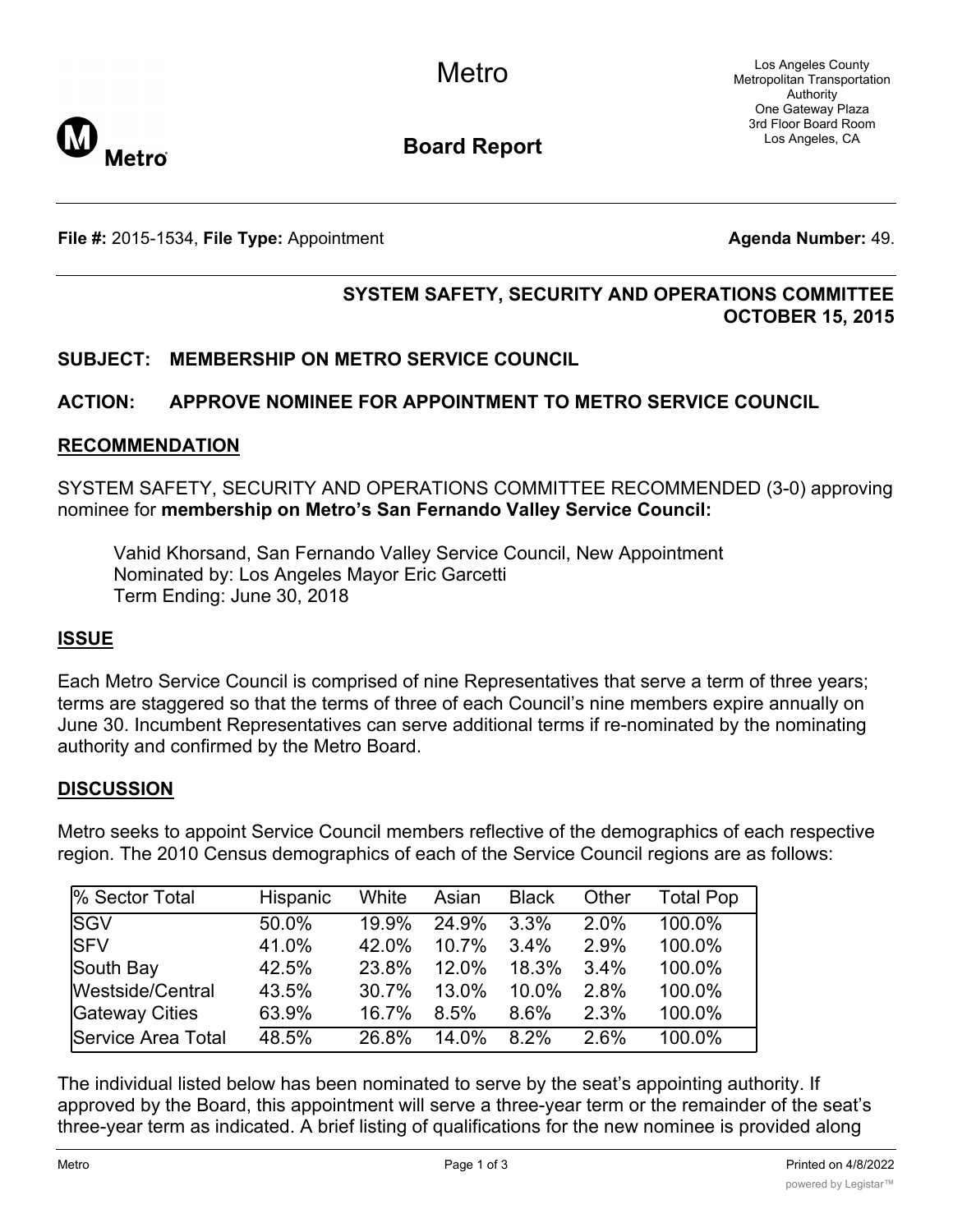with the nomination letter from the nominating authority:

A. Vahid Khorsand, San Fernando Valley Service Council, New Appointment Nominated by: Los Angeles Mayor Eric Garcetti Term Ending: June 30, 2018

The demographic makeup of the San Fernando Valley Service Council with the appointment of this nominee will consist of two (2) White members, six (6) Hispanic members, and one (1) Asian member as self-identified by the members in terms of racial/ethnic identity. The gender breakdown of the Council will be eight (8) men and one (1) woman.

## **DETERMINATION OF SAFETY IMPACT**

Maintaining the full complement of representatives on each Service Council to represent each service area is important. As each representative is to be a regular user of public transit, and each Council is composed of people from diverse areas and backgrounds, this enables each Council to better understand the needs of transit consumers including the need for safe operation of transit service and safe location of bus stops.

#### **FINANCIAL IMPACT**

There is no financial impact imparted by approving the recommended action.

#### **ALTERNATIVES CONSIDERED**

The alternative to approving this appointment would be for this nominee to not be approved for appointment. To do so would result in reduced effectiveness of the Service Council, as it would increase the difficulty of obtaining the quorum necessary to allow the Service Council to formulate and submit their recommendations to the Board. It would also result in the Service Council having less diverse representation of their service area.

#### **NEXT STEPS**

Staff will continue to monitor the major contributors to the quality of bus service from the customer's perspective, and share that information with the Service Councils for use in their work to plan, implement, and improve bus service in their areas and the customer experience using our bus service.

## **ATTACHMENTS**

Attachment A - New Appointee Biography and Listing of Qualifications Attachment B - Appointing Authority Nomination Letter

Prepared by: Jon Hillmer, Executive Officer of Service Development, Scheduling & Analysis, (213) 922-6972